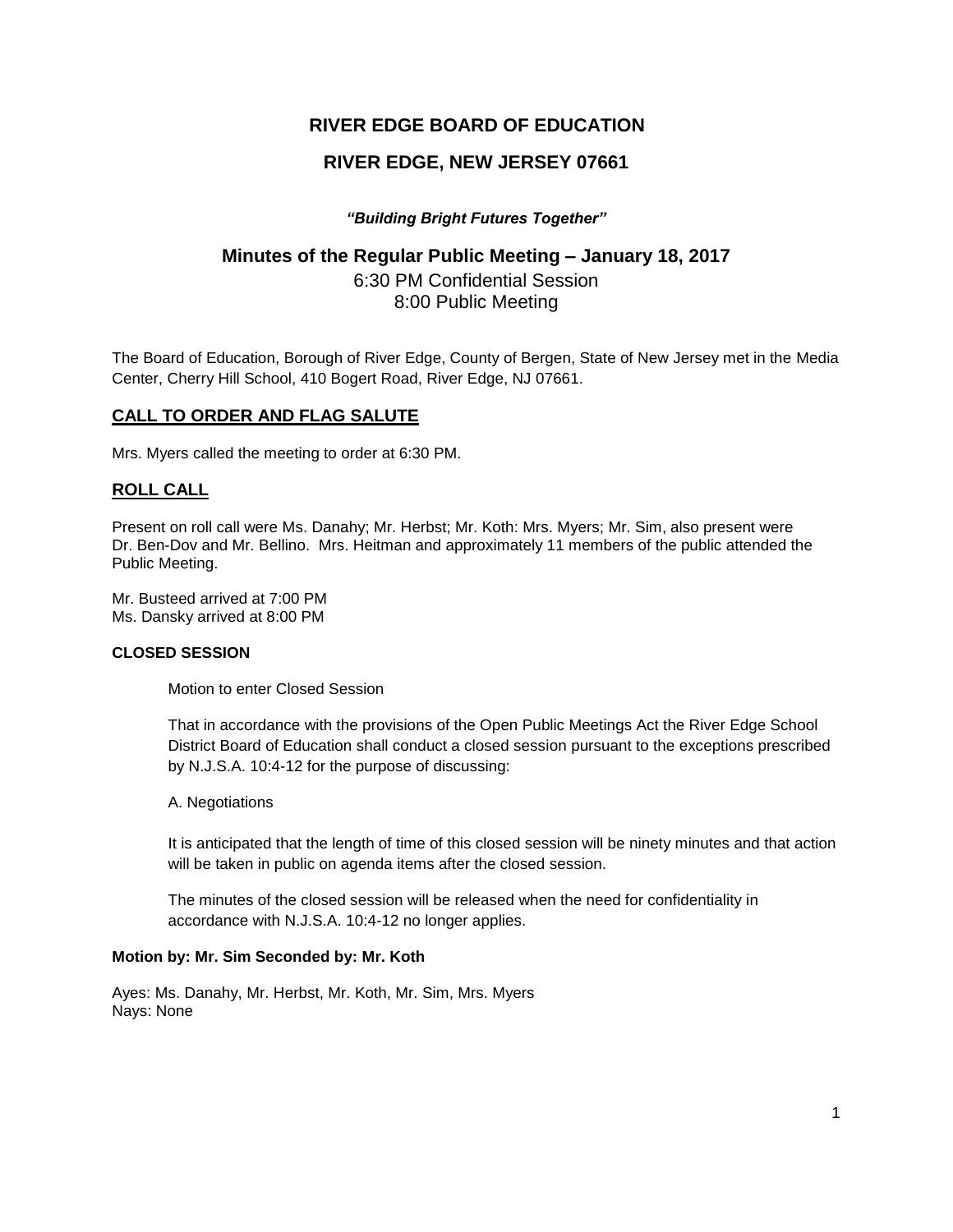Motion to Adjourn Closed Session

### **Motion by: Mr. Busteed Seconded by: Mr. Herbst**

Voice vote all Ayes

#### **RECONVENE TO PUBLIC MEETING**

#### **MISSION STATEMENT**

Mr. Busteed read the Mission Statement.

## **OPEN PUBLIC MEETINGS NOTICE**

Mr. Bellino read the Open Public Meeting Act Notice.

#### **SPECIAL/DISCUSSION ITEMS**

Public Comment on Agenda Items –None

## **REPORTS**

## **SUPERINTENDENT**

- Dr. Ben-Dov read the Violence, Vandalism and Harassment Intimidation and Bullying report: As reported to the State, our reporting period 1 (September 1, 2016 to December 30, 2016) indicates no HIB incidents. We also received a high grade on our Self-Assessment for Determining Grades under the Anti-Bullying Bill of Rights. Our score was 76 out of 78 and it will be posted on the district website.
- There were two Parent Academy Presentations this month. One was held on January  $10<sup>th</sup>$  and the other one was held on January  $12<sup>th</sup>$ . The topic that was discussed on January 10<sup>th</sup> was A Parent Workshop: "Understanding Leveled Books for Children's Independent Reading." The topic that was discussed on January  $12<sup>th</sup>$  was a Vocabulary Workshop to explain to parents our new Sadlier vocabulary program for grades 2-6.
- We have been working very closely with Oradell regarding our Bi-borough curriculum. All the administrators had ELL training on January  $5<sup>th</sup>$ . There was a meeting on January 11<sup>th</sup> to discuss future goals and on January  $13<sup>th</sup>$  they began to review phonic programs for grades k-2.
- Joe Bellino and I have a meeting tomorrow with the County for a Mid-year Budget Review
- There is a resolution on our revised agenda for the resignation of John Lyons, Supervisor of Building and Grounds. John will be retiring after being with the district for 24 years. More will be said in the future, but we want to thank him for all his hard work on behalf of the River Edge School District.
- We have created a sub-committee for STEAM. The committee met today. They spoke about curriculum, equipment, materials, and professional development.
- REEF is offering educational mini grants to teachers this year. They will review them on February 13<sup>th</sup>.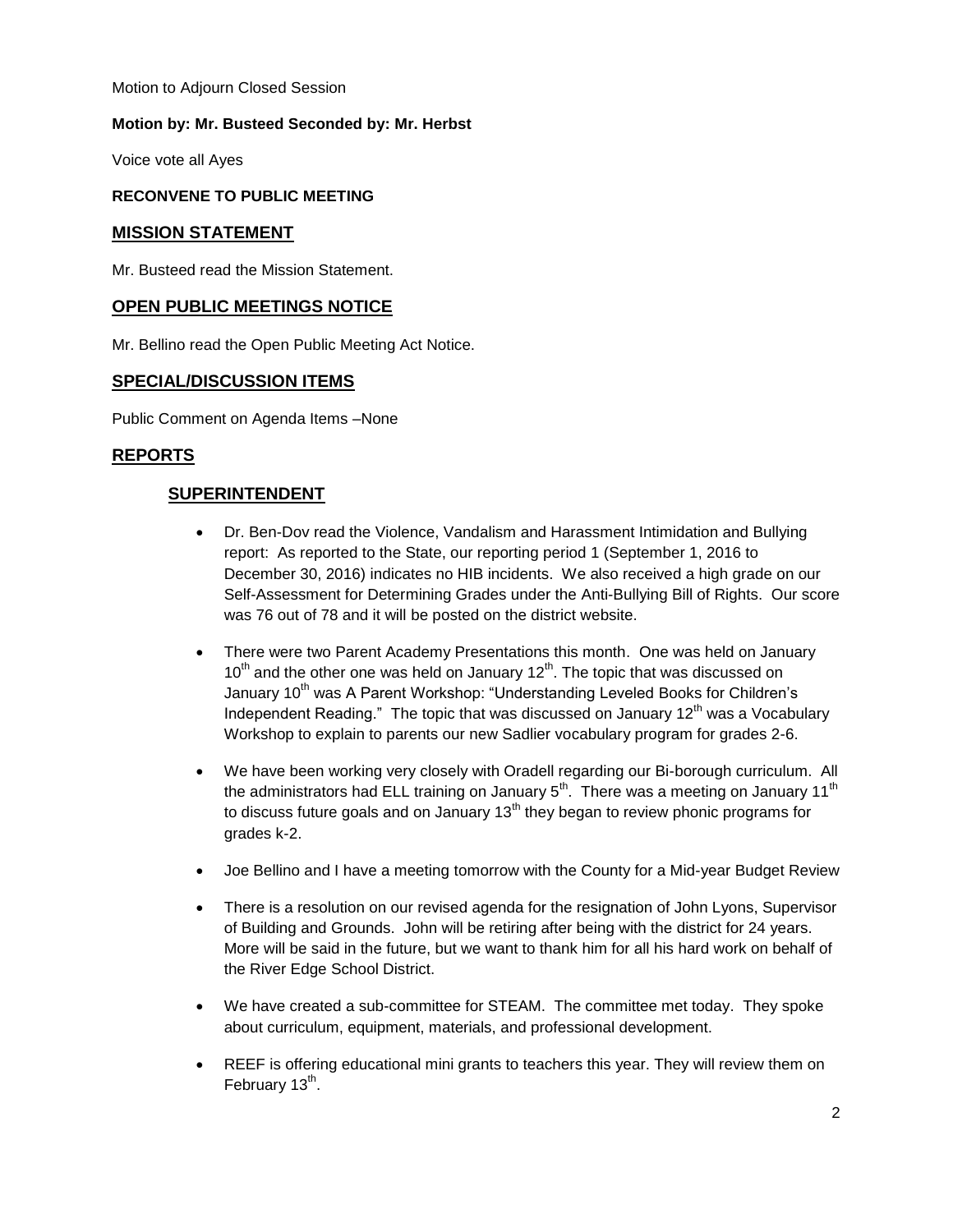- There was a Cherry Hill PTO meeting held on January 12<sup>th</sup>. Mrs. Heitman presented the Cherry Hill School PARCC results for 2016. Mr. Henzel will give his results in February at his PTO meeting. They also discussed parking. Dr. Ben-Dov presented the background of the parking situation, statistics reflecting needs versus availability of parking, and an integrated approach of lobbying the Mayor and Council for parking provisions while also considering the building of a parking lot. She also discussed improvements and modifications to the infield at Cherry Hill School that were requested by the Recreation Department. These modifications that include reducing the size of the diamond and improving its quality will, according to the Recreation Department, be more appropriate for the age and the skills of the students using the field. Questions were asked and proposals were made by the public. Dr. Ben-Dov stated they would discuss and explore all viable suggestions that were made at this meeting.
- The Eleventh Annual Young Artists Exhibition will be held at the River Edge Cultural Center from January 31<sup>st</sup> to February 18<sup>th</sup>. The snow date will be February 1<sup>st</sup>.

## **PUBLIC DISCUSSION**

Stephanie Hartman, River Edge Resident, spoke about the parking issue and stated it is a town wide problem.

Beth Chinigo, River Edge Resident, stated she does not want to take away from our fields for a parking lot.

Suzanne Byrne, River Edge Resident, asked if the board can keep the public notified on what they decide with the parking lot.

## **PRINCIPAL**

Mrs. Heitman reported on the following:

- Today we experienced a wonderful Winter Wonderland presented by our Kindergarten students. It was well attended.
- We are working on Kindergarten registration at both schools. We are trying to have parents upload as much information online using our Genesis portal.
- Mrs. Heitman has shared PARCC results with her PTO on January 12<sup>th</sup> at the PTO Meeting
- Cherry Hill School will have its Spelling Bee on January 25<sup>th</sup> at 2 PM
- This Friday will be a Day of Acceptance for the district
- $\bullet$  On February 6<sup>th</sup>, there will be a benefit concert to kick off both International Days. The funds raised will go to the Instrumental Music program. Cherry Hill School International Day will be held on February 9<sup>th</sup>.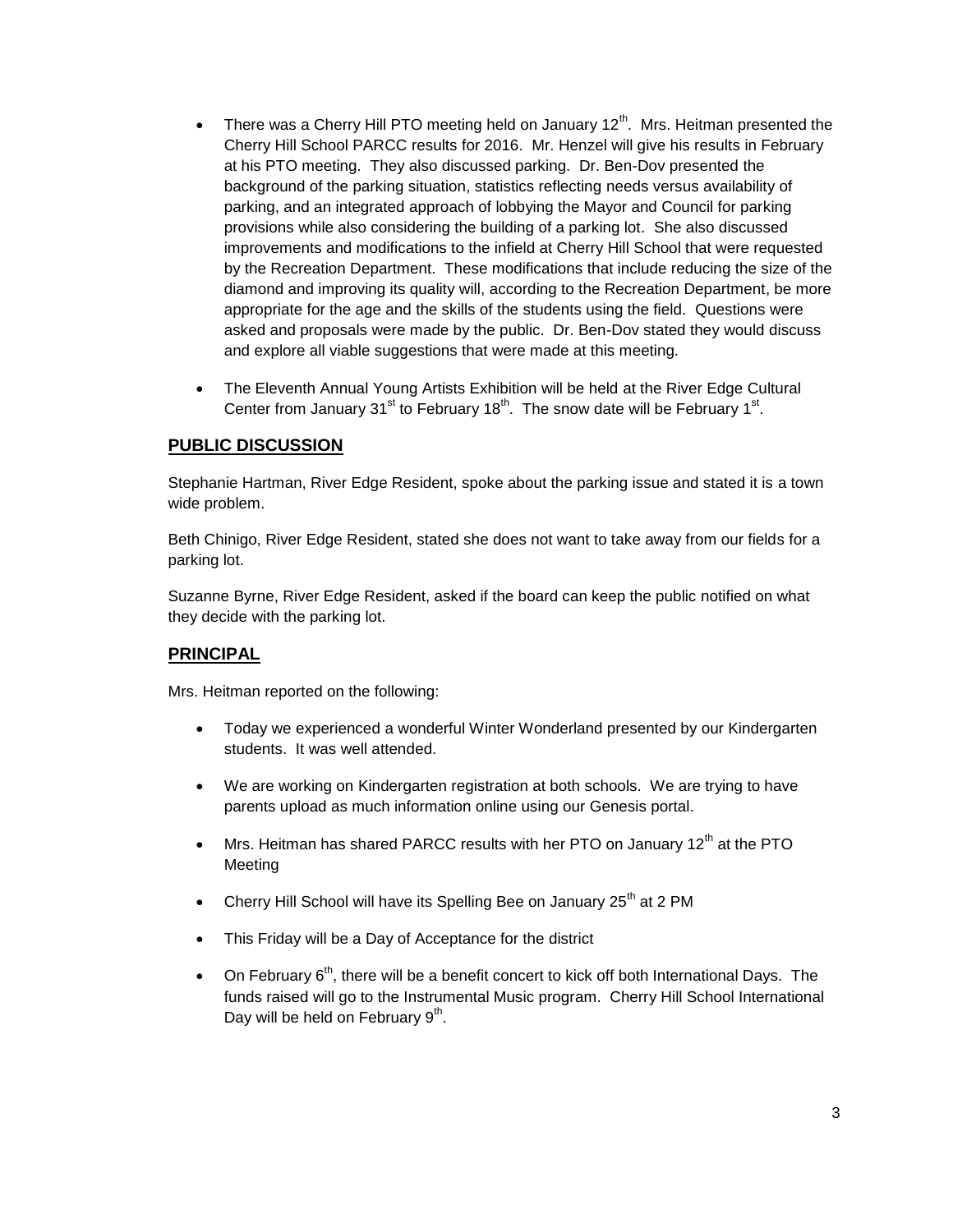## **BOARD SECRETARY**

- Mr. Bellino received notice yesterday that the state budget program is available today. The budget calendar should be available soon. He is planning on having more concrete information at the February  $1<sup>st</sup>$  board meeting.
- Mr. Bellino informed the board about the costs to use a service called Strauss Esmay. This service helps districts with their policies. There was discussion about different ways to receive policy updates. This topic may be added for discussion and exploration at the board retreat.

## **PRESIDENT**

Mrs. Myers reported on the following:

- Mrs. Myers met with the Mayor last Monday night to continue their efforts for open communication between the mayor's office and the Board of Education
- Mrs. Myers has a meeting with the Mayor, Dr. Ben-Dov, Recreation Department, and Building and Grounds Supervisor on February 1<sup>st</sup> to discuss the Interlocal Agreement.
- April  $1^{st}$  is the date for the board retreat

## **COMMITTEES**

No committees reported at this meeting

## **MOTIONS TO BE ACTED UPON**

## **A. ADMINISTRATION/POLICY**

**1**. That the Board of Education approve the Minutes and Confidential Minutes of December 21, 2016.

## **Motion by: Mr. Busteed Seconded by: Mr. Herbst**

Ayes: Ms. Danahy, Mr. Koth, Mr. Sim, Mrs. Myers Nays: None, Abstained: Mr. Busteed, Ms. Dansky, Mr. Herbst

- **2**. That the Board of Education approve the staff development and travel as per the schedules for January 2017 including relevant mileage reimbursement. (Addendum)
- **3**. That the Board of Education approve the River Edge Elementary School Calendar for the 2017-2018 school year. (Addendum)
- **4**. That the Board of Education approve the Violence, Vandalism and Harassment Intimidation and Bullying Report and HIB Training Report for Reporting Period 1 (July 1, 2016 to December 31, 2016).
- **5**. That the Board of Education approve the Corrective Action Plan for the 2016 Elementary and Secondary Education Act (ESEA) for the Participation Rate of the subgroup of Students with Disabilities.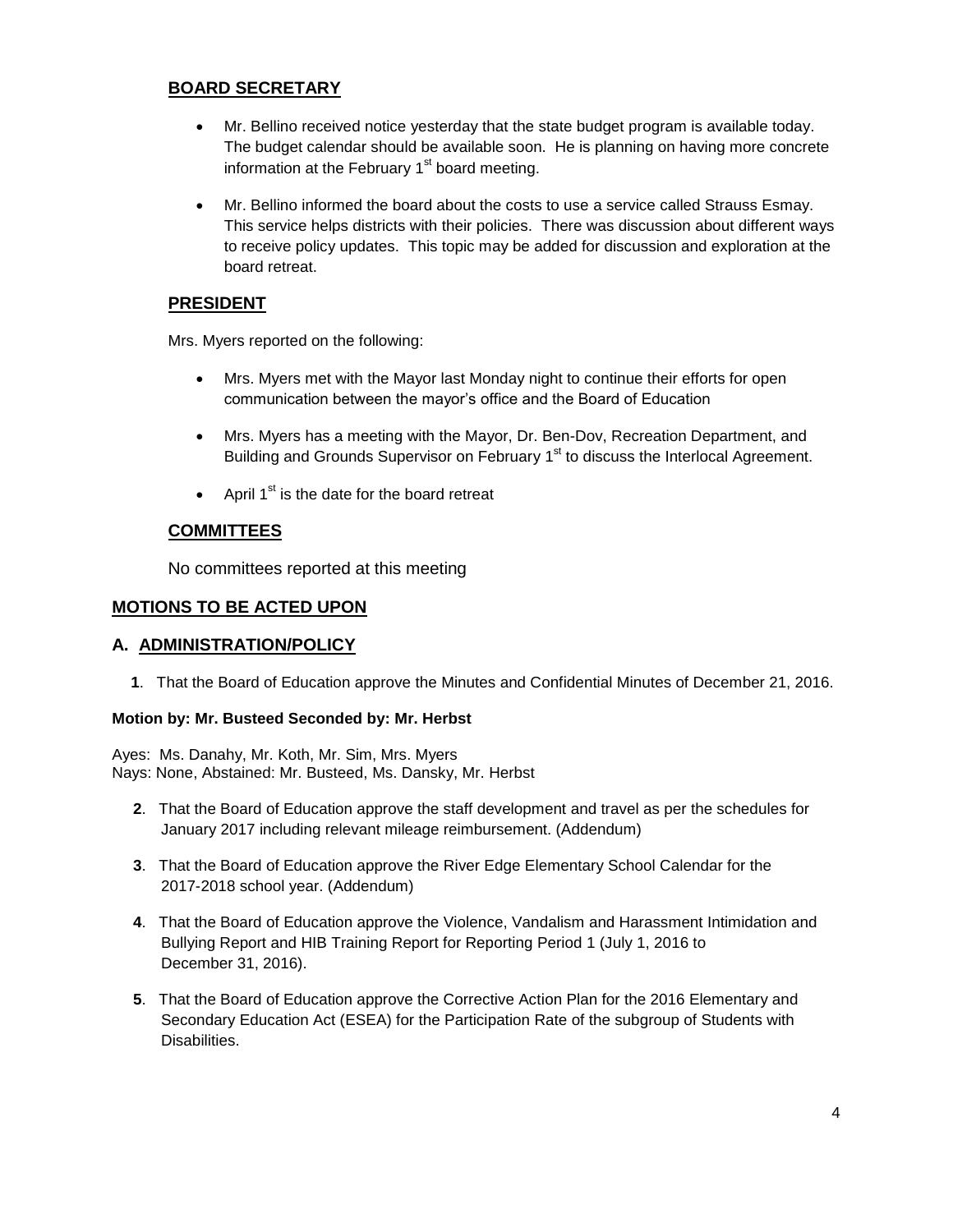#### **Motion by: Mr. Herbst Seconded by: Ms. Dansky**

Ayes: Mr. Busteed, Ms. Dansky, Ms. Danahy, Mr. Herbst, Mr. Koth, Mr. Sim, Mrs. Myers Nays: None

#### **B. CURRICULUM/EDUCATION** - None

#### **C. BUILDINGS & GROUNDS** - None

### **D. FINANCE/GRANTS/GIFTS**

- **1**. That the Board of Education approve the bills & claims dated January 2017 totaling \$457,087.85 including checks #39374 through #39467. Payrolls dated December 15, 2016 and December 23, 2016, totaling \$1,160,335.00 issued therefore, a copy of such warrants list be attached as part of these minutes. (Addendum)
- **2**. That the Board of Education approve the Budget Transfers for the school year 2016-2017 as of November 30, 2016. (Addendum)
- **3**. That the River Edge Board of Education approve the Secretary's and Treasurer's Reports for the period ending November 30, 2016.

Further, we certify that as of November 30, 2016 after review of the secretary's monthly financial report (appropriations section) and upon consultation with the appropriate district officials, to the best of our knowledge no major account or fund has been overexpended in violation of N.J.A.C. 6A:23-2.11 and that sufficient funds are available to meet the districts financial obligation for the remainder of the fiscal year. (Addendum)

#### **Motion by: Ms. Dansky Seconded by: Mr. Koth**

Ayes: Mr. Busteed, Ms. Dansky, Ms. Danahy, Mr. Herbst, Mr. Koth, Mr. Sim, Mrs. Myers Nays: None

- **4**. That the Board of Education approve a donation from Joy and Jan Holmstrup to be used towards the purchase of children books for the mobile cart in memory of Erika Steinbauer in the amount of \$150.00.
- **5**. That the Board of Education approve a donation from Jan Holmstrup to be used towards the purchase of children books for the mobile cart in memory of Erika Steinbauer in the amount of \$70.00.

#### **Motion by: Mr. Koth Seconded by: Mr. Sim**

Ayes: Mr. Busteed, Ms. Dansky, Ms. Danahy, Mr. Herbst, Mr. Koth, Mr. Sim, Mrs. Myers Nays: None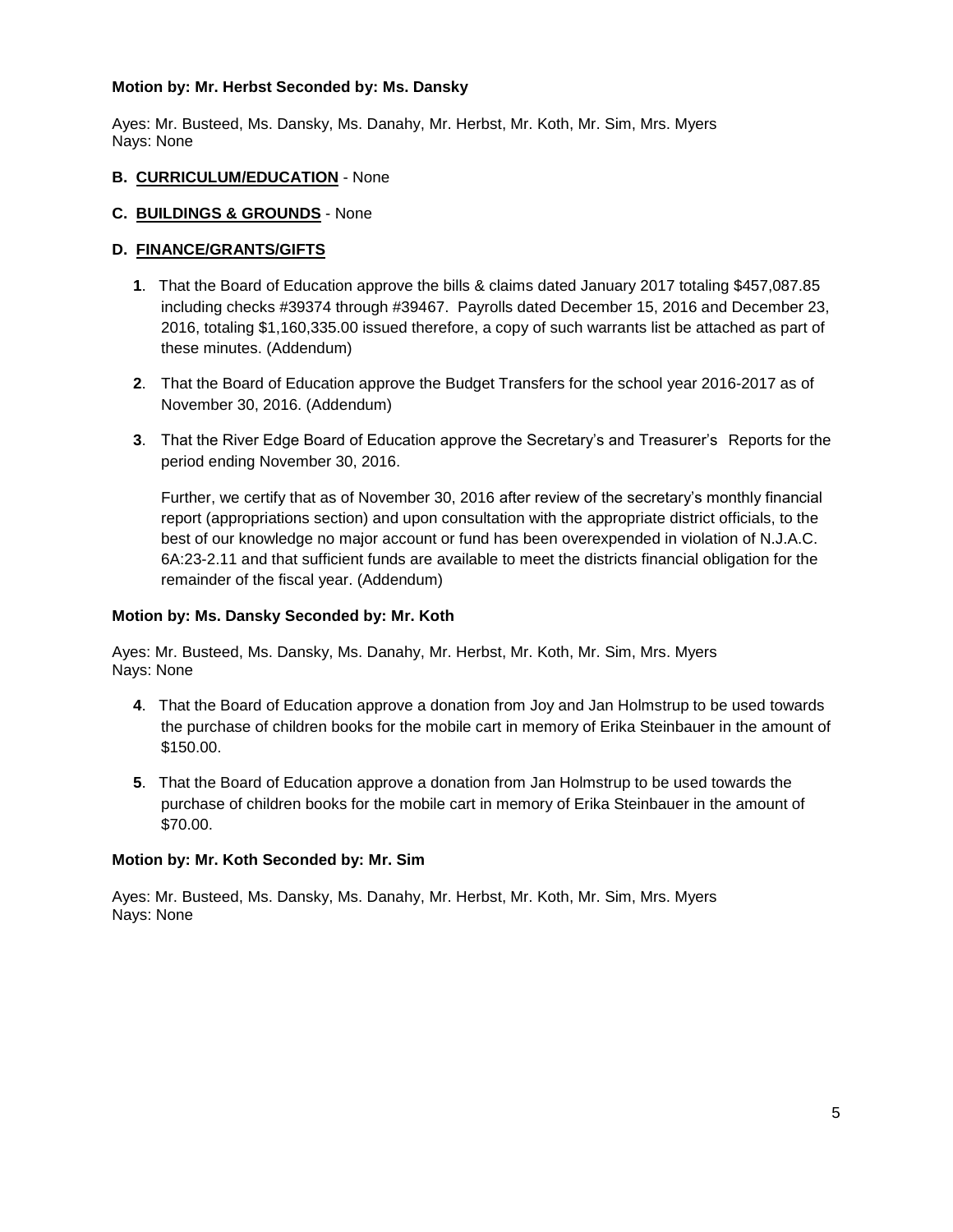## **E. PERSONNEL**

**1**. That the Board of Education, with the recommendation of the Superintendent approve the following River Dell High School students to intern one day per week as part of a School Sponsored Structured Learning Experience to commence on or about February 7, 2017 through June 13, 2017.

> Kerri Bartnicki Talia Louda Jasmine Song

- **2**. That the Board of Education, with the recommendation of the Superintendent, approve Courtney Sweet, Leave Replacement Teacher, MA step 1, with revised dates to include December 14, 2016 and extended through April 28, 2017.
- **3**. That the Board of Education, with the recommendation of the Superintendent approve Gianna Kozlowicz, Leave Replacement Teacher, BA+15, Step 1, revised dates to include December 23, 2016 and extended through June 30, 2017.

#### **Motion by: Mr. Sim Seconded by: Ms. Danahy**

Ayes: Mr. Busteed, Ms. Dansky, Ms. Danahy, Mr. Herbst, Mr. Koth, Mr. Sim, Mrs. Myers Nays: None

**4**. That the Board of Education accept, with regret, the retirement of John Lyons, Building and Grounds Supervisor, effective July 1, 2017.

#### **Motion by: Ms. Danahy Seconded by: Mr. Busteed**

Ayes: Mr. Busteed, Ms. Dansky, Ms. Danahy, Mr. Herbst, Mr. Koth, Mr. Sim, Mrs. Myers Nays: None

**5**. That the Board of Education approve the following teachers for the Cycle III of the Post Dismissal Instructional Academy for the 2016-2017 School Year at the REBOE/REEA CBA hourly rate:

| <b>Cherry Hill</b>     | <b>Roosevelt</b>    |
|------------------------|---------------------|
| Michelle Baragona      | Caroline Church     |
| Kristen Corcoran       | Lauren Guida        |
| Kaitlyn Devasto        | Colleen Poole       |
| <b>Christine Moran</b> | Abby Burns-Paterson |
| Katie O'Reilly         | Leah Taylor         |
| Andrea Siclari         |                     |

- **6**. That the Board of Education accept, with regret, the resignation of Tracey Stone, Lunch Aide, effective January 27, 2017.
- **7**. That the Board of Education approve the following individual for movement on the step guide effective February 1, 2017 based on educational credentials.

Elizabeth Taylor Fox from MA+15 to MA+30